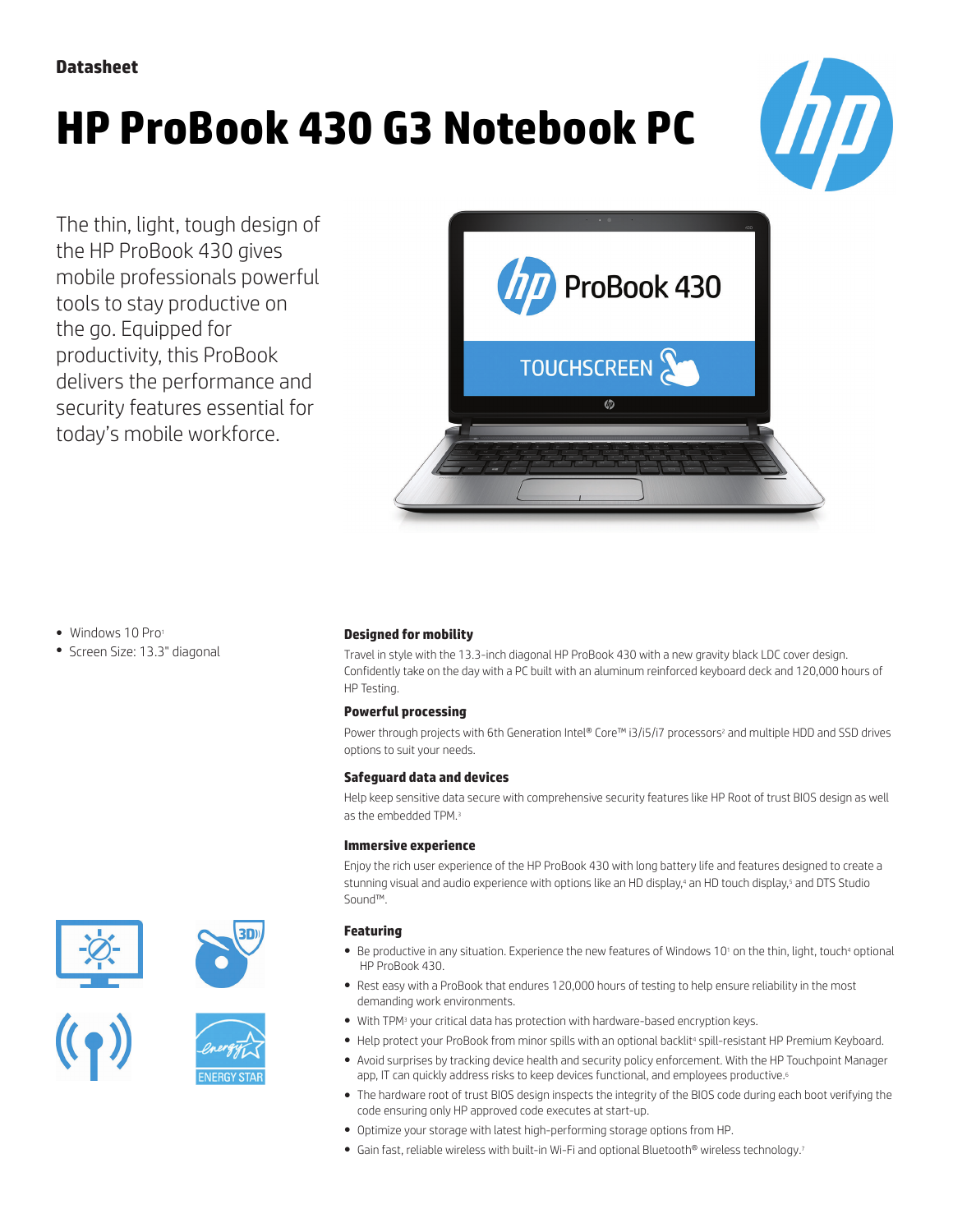2

## **HP ProBook 430 G3 Notebook PC Specifications Table**





| <b>Available Operating System</b>   | Windows 10 Pro 64 <sup>1</sup><br>Windows 10 Home 64 1<br>Windows 8.1 Pro 64 <sup>1</sup><br>Windows 8.1 64 1<br>Windows 7 Professional 64 (available through downgrade rights from Windows 10 Pro 64) <sup>2</sup><br>Windows 7 Professional 64 <sup>1</sup><br>FreeDOS 2.0                                                                                                                                                                                                                 |
|-------------------------------------|----------------------------------------------------------------------------------------------------------------------------------------------------------------------------------------------------------------------------------------------------------------------------------------------------------------------------------------------------------------------------------------------------------------------------------------------------------------------------------------------|
| <b>Processor Family</b>             | Intel® Core™ i7 processor; Intel® Core™ i5 processor; Intel® Core™ i3 processor                                                                                                                                                                                                                                                                                                                                                                                                              |
| Available Processors                | Intel® Core™ i7-6500U with Intel HD Graphics 520 (2.5 GHz, up to 3.1 GHz with Intel Turbo Boost Technology, 4 MB cache, 2 cores); Intel® Core™<br>i5-6300U with Intel HD Graphics 520 (2.4 GHz, up to 3 GHz with Intel Turbo Boost Technology, 3 MB cache, 2 cores); Intel® Core™ i5-6200U with<br>Intel HD Graphics 520 (2.3 GHz, up to 2.8 GHz with Intel Turbo Boost Technology, 3 MB cache, 2 cores); Intel® Core™ i3-6100U with Intel HD<br>Graphics 520 (2.3 GHz, 3 MB cache, 2 cores) |
| <b>Chipset</b>                      | Chipset is integrated with processor                                                                                                                                                                                                                                                                                                                                                                                                                                                         |
| <b>Maximum Memory</b>               | 16 GB DDR3L-1600 SDRAM<br>Transfer rates up to 1600 MT/s                                                                                                                                                                                                                                                                                                                                                                                                                                     |
| <b>Memory Slots</b>                 | 2 SODIMM                                                                                                                                                                                                                                                                                                                                                                                                                                                                                     |
| <b>Internal Storage</b>             | up to 500 GB SATA (7200 rpm) 6<br>up to 1 TB SATA (5400 rpm) 6<br>128 GB up to 256 GB M.2 SATA TLC SSD 6<br>up to 500 GB SATA SSHD (5400 rpm) 6                                                                                                                                                                                                                                                                                                                                              |
| <b>Optical Drive</b>                | Optional external<br>(Support External USB Drive CD/DVD R/RW)                                                                                                                                                                                                                                                                                                                                                                                                                                |
| <b>Flash Cache</b>                  | 8 GB                                                                                                                                                                                                                                                                                                                                                                                                                                                                                         |
| <b>Display</b>                      | 13.3" diagonal HD anti-glare LED-backlit (1366 x 768); 13.3" diagonal HD anti-glare LED-backlit touch screen (1366 x 768) 13                                                                                                                                                                                                                                                                                                                                                                 |
| <b>Available Graphics</b>           | Integrated: Intel® HD Graphics 520<br>(Integrated graphics depends on processor)                                                                                                                                                                                                                                                                                                                                                                                                             |
| Audio                               | HD audio with DTS Studio Sound™; Two stereo speakers; Integrated microphone (dual-microphone array when equipped with optional webcam);<br>Headphone/microphone combo jack                                                                                                                                                                                                                                                                                                                   |
| <b>Wireless Technologies</b>        | Realtek 802.11b/g/n (1x1); Realtek 802.11b/g/n (1x1) and Bluetooth® 4.0 Combo; Broadcom 802.11b/g/n (1x1) and Bluetooth® 4.0 Combo;<br>Broadcom 802.11a/b/q/n (2x2) and Bluetooth® 4.0 Combo; Intel® Dual Band Wireless-AC 3165 802.11a/b/q/n/ac (1x1) WiFi and Bluetooth® 4.0<br>Combo; Intel Dual Band Wireless-AC 8260 802.11a/b/g/n/ac (2x2) WiFi and Bluetooth® 4.2 Combo 9,10,11                                                                                                       |
| <b>Communications</b>               | Realtek Ethernet (10/100/1000)                                                                                                                                                                                                                                                                                                                                                                                                                                                               |
| <b>Expansion Slots</b>              | 1 multi-format digital media reader<br>(supports SD, SDHC, SDXC)                                                                                                                                                                                                                                                                                                                                                                                                                             |
| <b>Ports and Connectors</b>         | 2 USB 3.0; 1 USB 2.0 (power port); 1 HDMI; 1 headphone/microphone combo; 1 AC power; 1 RJ-45; 1 VGA                                                                                                                                                                                                                                                                                                                                                                                          |
| <b>Input Device</b>                 | HP Premium Keyboard, full-sized, spill resistant; Full-sized, spill resistant backlit keyboard (optional); Touchpad with on/off button, taps enabled<br>as default, support multi gestures, two-finger scroll, pinch/zoom, edge swipe                                                                                                                                                                                                                                                        |
| Camera                              | 720p HD webcam (select models) 13                                                                                                                                                                                                                                                                                                                                                                                                                                                            |
| <b>Available Software</b>           | Absolute Persistence; HP Drive Encryption; HP Security Manager; Microsoft Security Essentials; Microsoft Defender; Validity Fingerprint Driver; HP<br>SoftPag Download Manager: CyberLink PowerDVD 12: CyberLink YouCam: HP Connection Manager: HP GPS and Location: HP Mobile Connect:<br>Intel® WiDi Software; HP 3D Driveguard; HP Recovery Manager; HP Support Assistant; Foxit PhantomPDF Express <sup>14,15,16,17</sup>                                                                |
| <b>Security Management</b>          | Standard: HP Client Security, Microsoft Defender (models with Windows 8), Drive Encryption, HP BIOS Protection, Security lock slot, TPM; Optional:<br>HP Fingerprint Reader, Microsoft Security Essentials (models with Windows 7) 17,18                                                                                                                                                                                                                                                     |
| Power                               | 45 W Smart AC adapter 4-cell, 44 WHr Li-ion; 6-cell, Long Life 55 WHr Li-ion                                                                                                                                                                                                                                                                                                                                                                                                                 |
| <b>Dimensions</b>                   | 12.83 x 9.19 x 0.78 to 0.83 in (front to rear) (non-touch); 12.83 x 9.2 x 0.84 to 0.88 in (front to rear) (touch)<br>32.6 x 23.35 x 1.99 to 2.09 cm (front to rear) (non-touch); 32.6 x 23.37 x 2.14 to 2.24 cm (front to rear) (touch)                                                                                                                                                                                                                                                      |
| Weight                              | Starting at 3.31 lb<br>Starting at 1.5 kg<br>(Lowest weight configuration. Weight will vary by configuration. See QuickSpecs.)                                                                                                                                                                                                                                                                                                                                                               |
| <b>Environmental</b>                | Low halogen <sup>19</sup>                                                                                                                                                                                                                                                                                                                                                                                                                                                                    |
| <b>Energy Efficiency Compliance</b> | ENERGY STAR® certified configurations available; EPEAT® Gold registered. EPEAT® registered where applicable. EPEAT registration varies by<br>country. See www.epeat.net for registration status by country.                                                                                                                                                                                                                                                                                  |
| Warranty                            | HP Services offers a 1 year standard commercial warranty; 1 year limited warranty on primary battery. On-site service and optional HP Care Pack<br>Services are available to extend your protection beyond the standard warranty.                                                                                                                                                                                                                                                            |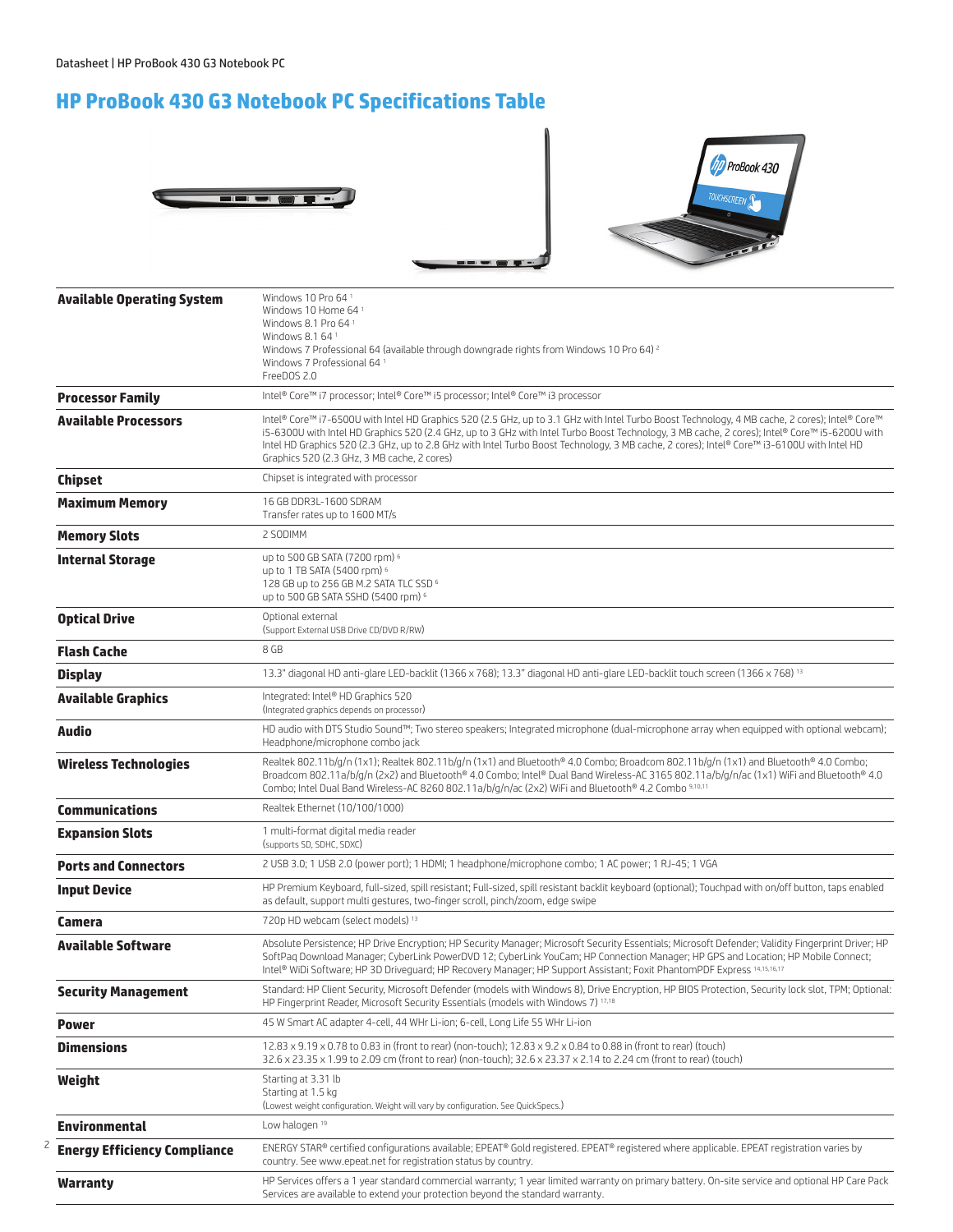### **HP ProBook 430 G3 Notebook PC**

Accessories and services (not included)